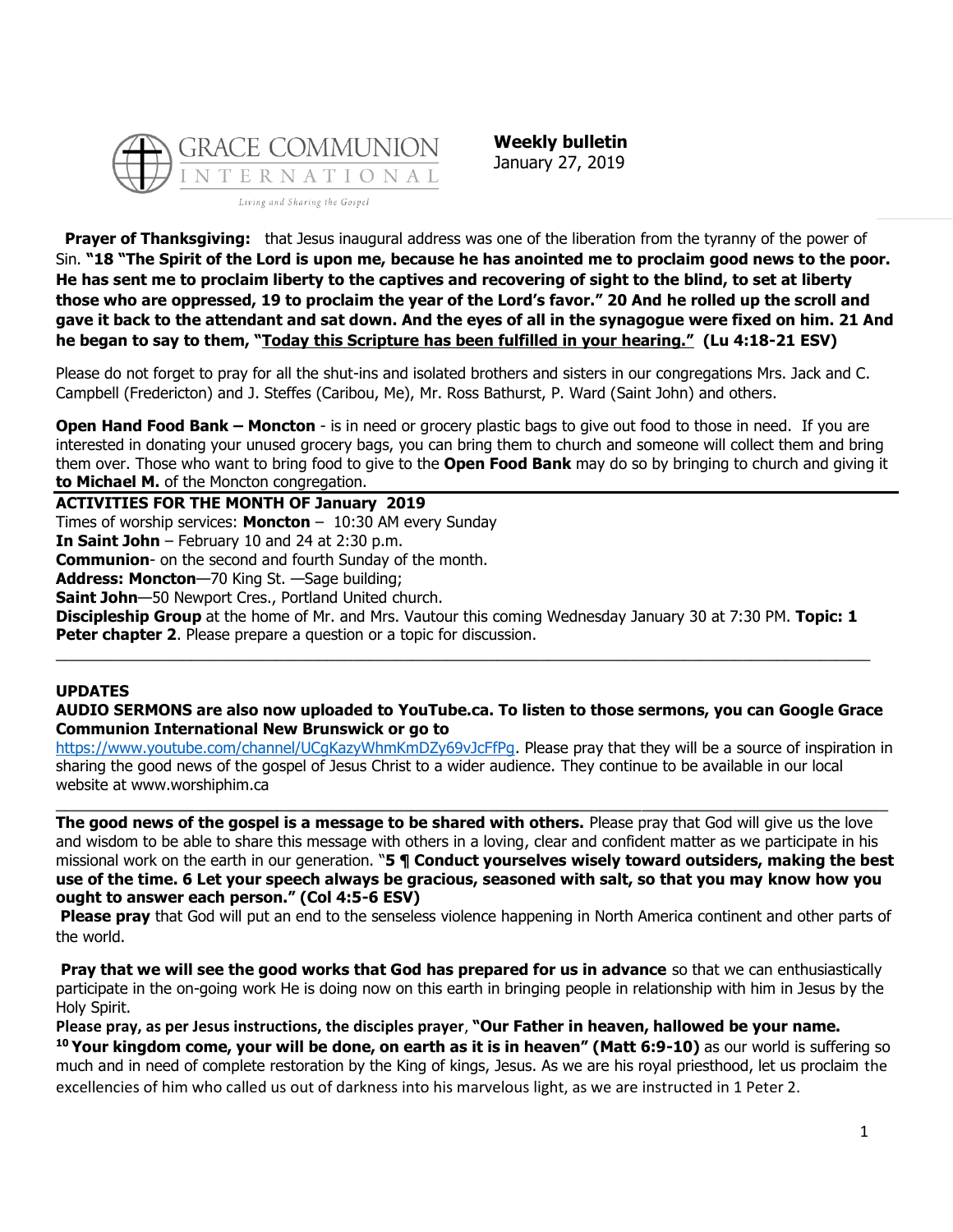**Pray for the world and for all people**: we live in a world that does not know the way to peace. Important to pray as we are instructed by the apostle Paul — "**1 ¶ First of all, then, I urge that supplications, prayers, intercessions, and thanksgivings be made for all people, 2 for kings and all who are in high positions, that we may lead a peaceful and quiet life, godly and dignified in every way. 3 This is good, and it is pleasing in the sight of God our Savior," (1Ti 2:1–3 ESV)**



## **New Church Structure**

Dear GCI family,

Hopefully you have taken the opportunity to see the video series w[here](https://resources.gci.org/media/videos/real-teams-part-1) I spoke about REAL Teams. If not, you can check it out here on our [Resources site.](https://resources.gci.org/media/videos/real-teams-part-1) It is our goal to be more creative in the ministry tools we are producing, and we are designing these tools for ease of understanding as well as application.

A clear understanding of [REAL Teamss](https://resources.gci.org/media/videos/real-teams-part-1)ets the precedence for what we are hoping to accomplish with the new organizational structure

Greg and Susan Williams we have in GCI for every circle of leadership.

In short, REAL Teams reflect the perichoretic union of Father, Son, and Spirit; the holy, mutually interdependent, completely harmonious relationship shared by the three members of the Trinity. This same kind of love, intimacy and inclusion was displayed by Jesus in the way he interacted with the original disciples.

In [John 15:13-16](https://biblia.com/bible/niv/John%2015.13-16) Jesus told his disciples that they weren't mere followers or workers, they were his friends. Friends with whom he shared the insights he received from the Father. Friends with whom he shared life-on-life experiences and in-depth dialogue (Luke  $24:13-45$ ). Friends that he shared teachings with, which were not disclosed to others [\(Matthew 13:36-52\)](https://biblia.com/bible/niv/Matt%2013.36-52). Friends to whom he gave high challenges, always with high support seasoned with grace (John  $13:1-17$ ). Friends who received tender acts of love from Jesus (John  $13:1-17$ ). Friends who were present to share the deepest and most painful experiences of Jesus [\(Matthew 26:38\)](https://biblia.com/bible/niv/Matt%2026.38). This type of friendship expresses the very nature of the Triune God in which we are privileged to commune.

The following chart is the best way to present the new GCI organizational structure. It is not 100% uniform as each region and country has its own set of nuances, but the alignment is close, and it provides me a meaningful way to communicate and serve our pastors and churches around the globe. The biggest upside for me is when I visit one of the six areas around the world, I will meet with 3-4 leaders at one time and it reduces my travel and hopefully amplifies my effectiv[eness.](https://update.gci.org/wp-content/uploads/2019/01/GCI-Ecclesiastical-Chart-2.jpg)

## **GCI ECCLESIASTICAL ORGANIZATIONAL CHART**

**GCI Denominational Board** 

GCI President <→ GCI Home Office

| <b>Superintendent of</b>                                                              | <b>Superintendent of</b>                                                                                 | <b>Superintendent of</b>                                                                              | <b>Superintendent of</b>                                                                | <b>Superintendent of</b>                                                                                    | <b>Superintendent of</b>                                                           |
|---------------------------------------------------------------------------------------|----------------------------------------------------------------------------------------------------------|-------------------------------------------------------------------------------------------------------|-----------------------------------------------------------------------------------------|-------------------------------------------------------------------------------------------------------------|------------------------------------------------------------------------------------|
| Asia                                                                                  | <b>Africa</b>                                                                                            | <b>North America</b>                                                                                  | <b>Latin America</b>                                                                    | <b>Europe</b>                                                                                               | <b>Australasia</b>                                                                 |
| <b>Eugene Guzon</b>                                                                   | Kalengule Kaoma                                                                                          | <b>Mike Rasmussen</b>                                                                                 | <b>Heber Ticas</b>                                                                      | James Henderson                                                                                             | John McLean                                                                        |
| <b>Regional and National</b>                                                          | <b>Regional and National</b>                                                                             | <b>Regional and National</b>                                                                          | <b>Regional and National</b>                                                            | <b>Regional and National</b>                                                                                | <b>Regional and National</b>                                                       |
| <b>Pastoral Structures</b>                                                            | <b>Pastoral Structures</b>                                                                               | <b>Pastoral Structures</b>                                                                            | <b>Pastoral Structures</b>                                                              | <b>Pastoral Structures</b>                                                                                  | <b>Pastoral Structures</b>                                                         |
| <b>Community of Practice</b><br>E. Guzon (Facilitator),<br>Mein Kong,<br>D. Zachariah | <b>Community of Practice</b><br>Kaoma (Facilitator),<br>T. Musekwa.<br>A. Gachanja, E. Okai,<br>G. Kunje | <b>Community of Practice</b><br>M. Rasmussen<br>(Facilitator), B. Hall,<br>C. Fleming,<br>R. McKinney | <b>Community of Practice</b><br>Ticas (Facilitator),<br>H. Barrero, L. Soto,<br>N. Cruz | <b>Community of Practice</b><br>J. Henderson (Facilitator)<br>F. Danenberg,<br>G. Henderson,<br>M.A. Picard | <b>Community of Practice</b><br>J. McLean (Facilitator),<br>D. Sidney, D. Richards |